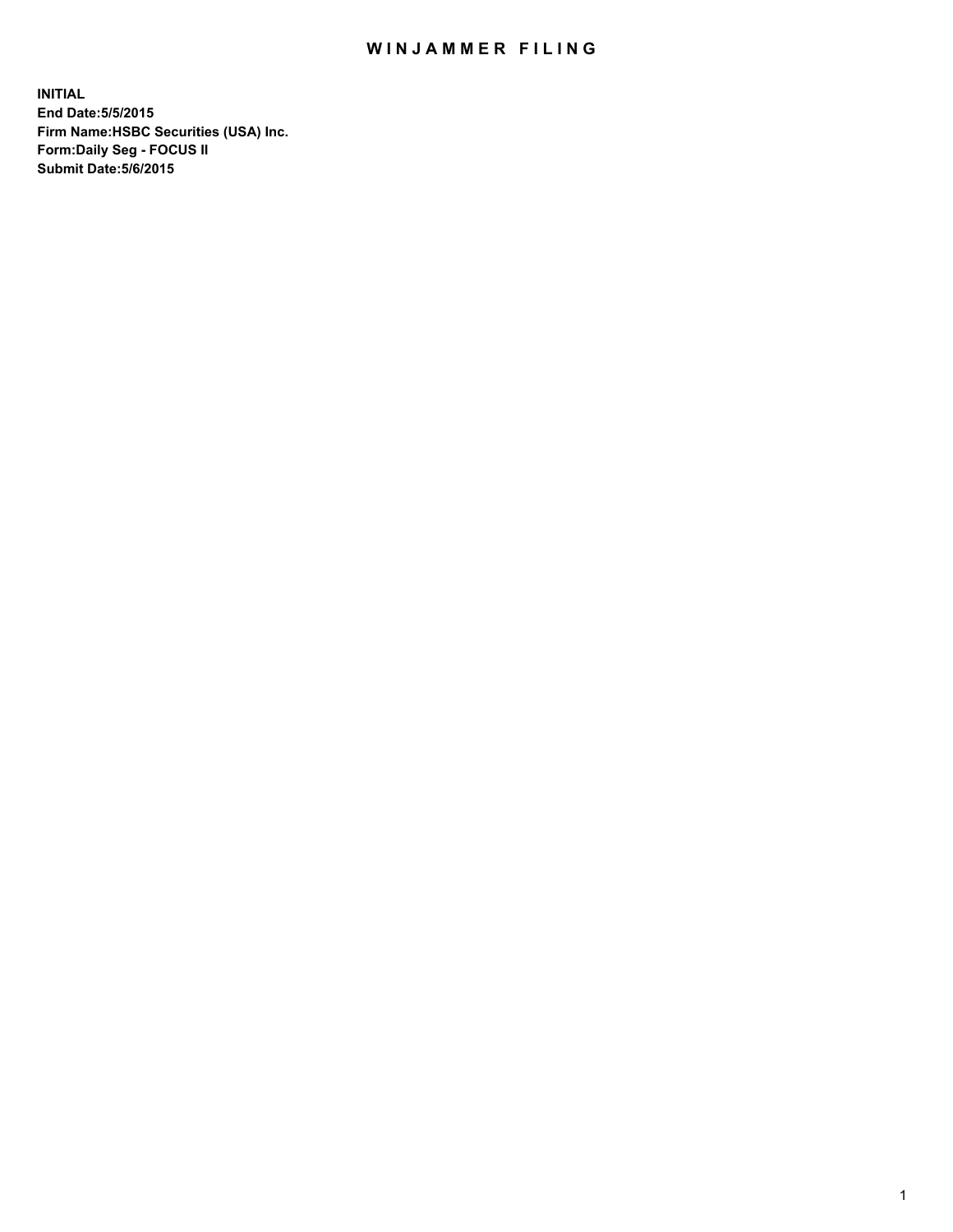## **INITIAL End Date:5/5/2015 Firm Name:HSBC Securities (USA) Inc. Form:Daily Seg - FOCUS II Submit Date:5/6/2015 Daily Segregation - Cover Page**

| Name of Company<br><b>Contact Name</b><br><b>Contact Phone Number</b><br><b>Contact Email Address</b>                                                                                                                                                                                                                         | <b>HSBC Securities (USA) Inc.</b><br>Steven richardson<br>212-525-6445<br>steven.richardson@us.hsbc.com |
|-------------------------------------------------------------------------------------------------------------------------------------------------------------------------------------------------------------------------------------------------------------------------------------------------------------------------------|---------------------------------------------------------------------------------------------------------|
| FCM's Customer Segregated Funds Residual Interest Target (choose one):<br>a. Minimum dollar amount: ; or<br>b. Minimum percentage of customer segregated funds required:% ; or<br>c. Dollar amount range between: and; or<br>d. Percentage range of customer segregated funds required between: % and %.                      | 50,000,000<br>0 <sub>0</sub><br>00                                                                      |
| FCM's Customer Secured Amount Funds Residual Interest Target (choose one):<br>a. Minimum dollar amount: ; or<br>b. Minimum percentage of customer secured funds required:%; or<br>c. Dollar amount range between: and; or<br>d. Percentage range of customer secured funds required between: % and %.                         | 10,000,000<br>00<br>00                                                                                  |
| FCM's Cleared Swaps Customer Collateral Residual Interest Target (choose one):<br>a. Minimum dollar amount: ; or<br>b. Minimum percentage of cleared swaps customer collateral required:%; or<br>c. Dollar amount range between: and; or<br>d. Percentage range of cleared swaps customer collateral required between:% and%. | 30,000,000<br>0 <sub>0</sub><br>00                                                                      |

Attach supporting documents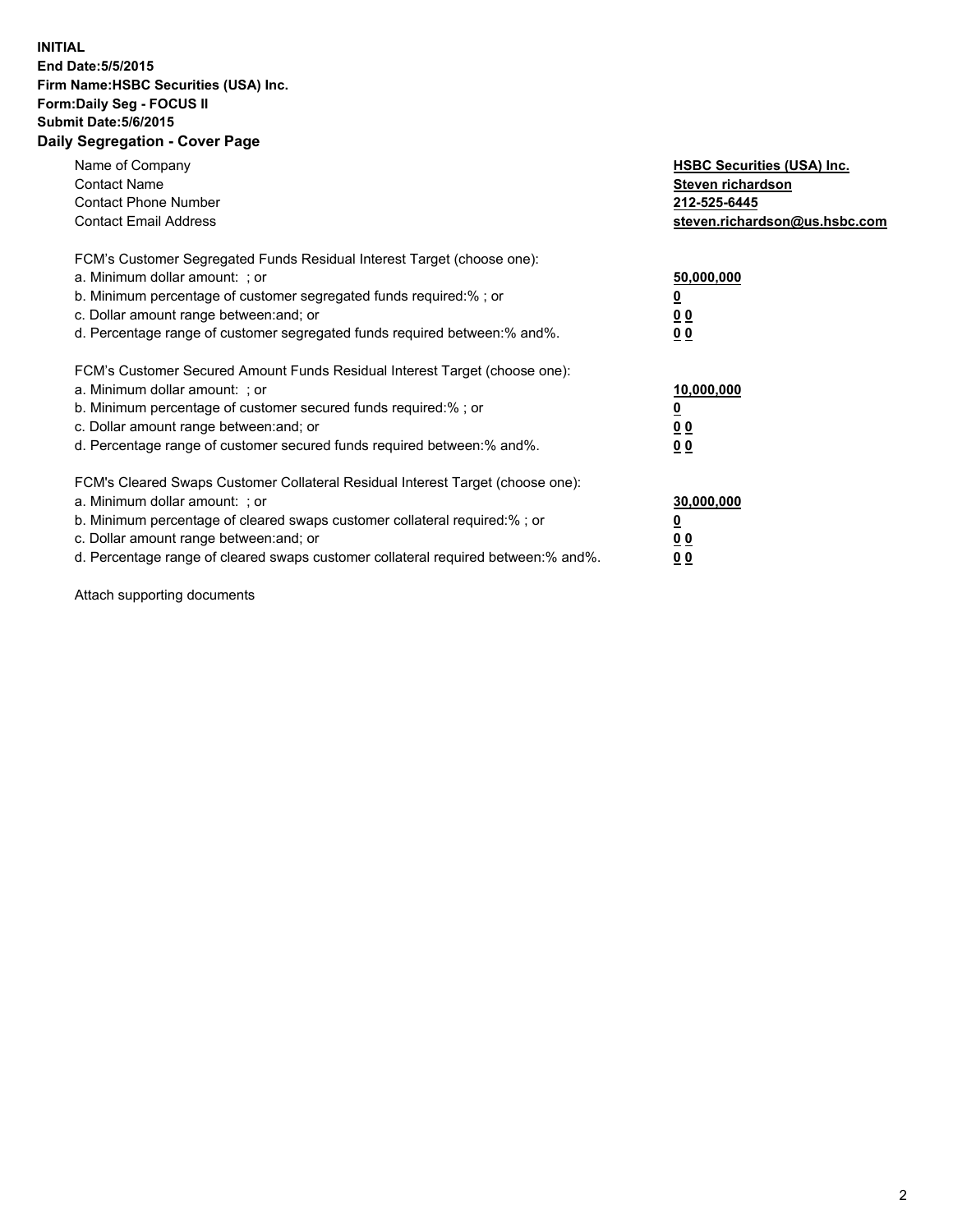**INITIAL End Date:5/5/2015 Firm Name:HSBC Securities (USA) Inc. Form:Daily Seg - FOCUS II Submit Date:5/6/2015 Daily Segregation - Secured Amounts** Foreign Futures and Foreign Options Secured Amounts Amount required to be set aside pursuant to law, rule or regulation of a foreign government or a rule of a self-regulatory organization authorized thereunder **0** [7305] 1. Net ledger balance - Foreign Futures and Foreign Option Trading - All Customers A. Cash **132,606,080** [7315] B. Securities (at market) **30,791,617** [7317] 2. Net unrealized profit (loss) in open futures contracts traded on a foreign board of trade **-2,139,935** [7325] 3. Exchange traded options a. Market value of open option contracts purchased on a foreign board of trade **0** [7335] b. Market value of open contracts granted (sold) on a foreign board of trade **0** [7337] 4. Net equity (deficit) (add lines 1. 2. and 3.) **161,257,762** [7345] 5. Account liquidating to a deficit and account with a debit balances - gross amount **3,186,809** [7351] Less: amount offset by customer owned securities **-3,186,021** [7352] **788** [7354] 6. Amount required to be set aside as the secured amount - Net Liquidating Equity Method (add lines 4 and 5) **161,258,550** [7355] 7. Greater of amount required to be set aside pursuant to foreign jurisdiction (above) or line 6. **161,258,550** [7360] FUNDS DEPOSITED IN SEPARATE REGULATION 30.7 ACCOUNTS 1. Cash in banks A. Banks located in the United States **41,467,947** [7500] B. Other banks qualified under Regulation 30.7 **0** [7520] **41,467,947** [7530] 2. Securities A. In safekeeping with banks located in the United States **75,791,617** [7540] B. In safekeeping with other banks qualified under Regulation 30.7 **0** [7560] **75,791,617** [7570] 3. Equities with registered futures commission merchants A. Cash **0** [7580] B. Securities **0** [7590] C. Unrealized gain (loss) on open futures contracts **0** [7600] D. Value of long option contracts **0** [7610] E. Value of short option contracts **0** [7615] **0** [7620] 4. Amounts held by clearing organizations of foreign boards of trade A. Cash **0** [7640] B. Securities **0** [7650] C. Amount due to (from) clearing organization - daily variation **0** [7660] D. Value of long option contracts **0** [7670] E. Value of short option contracts **0** [7675] **0** [7680] 5. Amounts held by members of foreign boards of trade A. Cash **66,922,900** [7700] B. Securities **0** [7710] C. Unrealized gain (loss) on open futures contracts **-2,139,935** [7720] D. Value of long option contracts **0** [7730] E. Value of short option contracts **0** [7735] **64,782,965** [7740] 6. Amounts with other depositories designated by a foreign board of trade **0** [7760] 7. Segregated funds on hand **0** [7765] 8. Total funds in separate section 30.7 accounts **182,042,529** [7770] 9. Excess (deficiency) Set Aside for Secured Amount (subtract line 7 Secured Statement Page 1 from Line 8) **20,783,979** [7380] 10. Management Target Amount for Excess funds in separate section 30.7 accounts **10,000,000** [7780]

11. Excess (deficiency) funds in separate 30.7 accounts over (under) Management Target **10,783,979** [7785]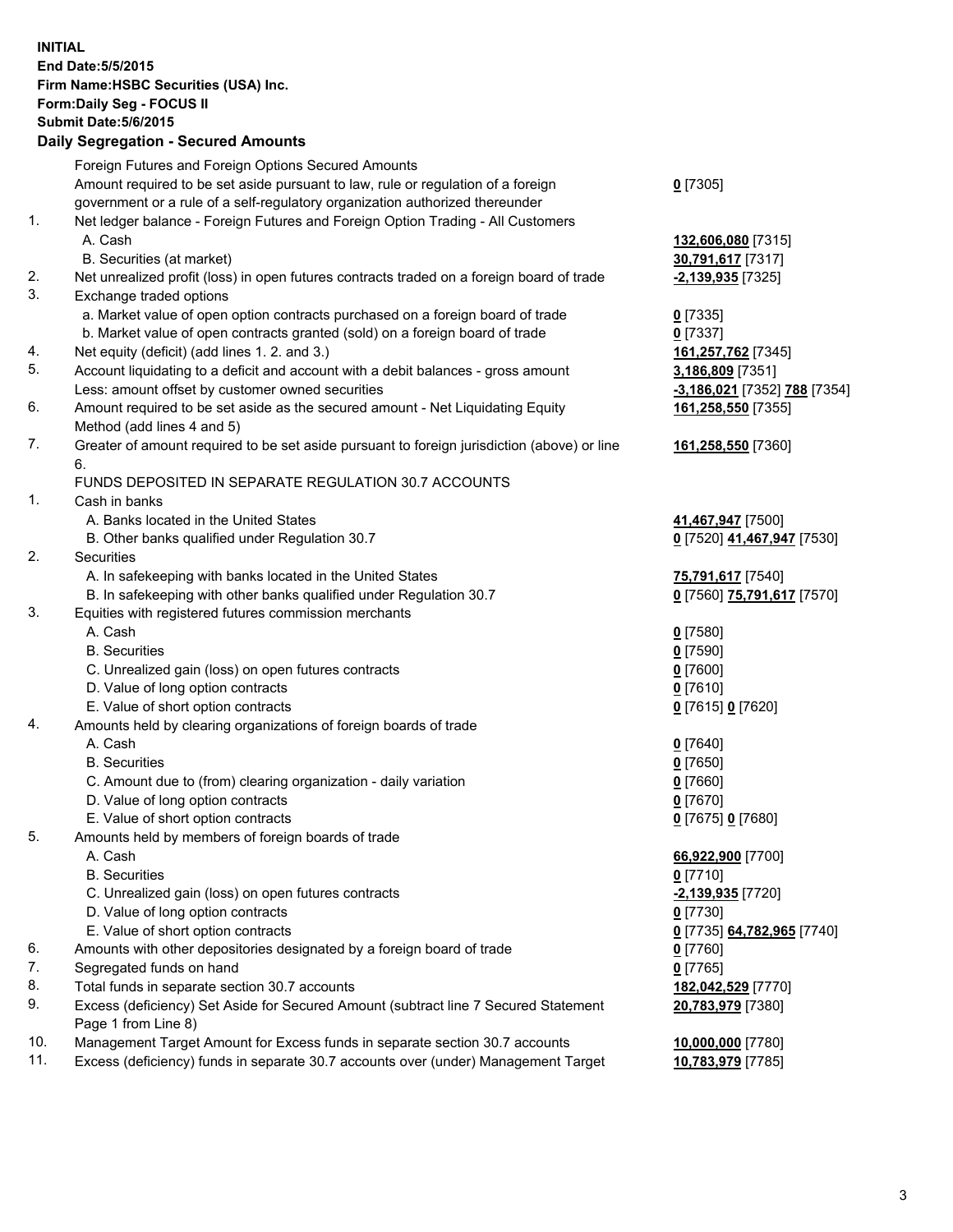| <b>INITIAL</b>             | End Date: 5/5/2015<br>Firm Name: HSBC Securities (USA) Inc.                                                                         |                                                       |  |  |  |
|----------------------------|-------------------------------------------------------------------------------------------------------------------------------------|-------------------------------------------------------|--|--|--|
| Form: Daily Seg - FOCUS II |                                                                                                                                     |                                                       |  |  |  |
|                            | <b>Submit Date: 5/6/2015</b>                                                                                                        |                                                       |  |  |  |
|                            | Daily Segregation - Segregation Statement                                                                                           |                                                       |  |  |  |
|                            | SEGREGATION REQUIREMENTS(Section 4d(2) of the CEAct)                                                                                |                                                       |  |  |  |
| $\mathbf{1}$ .             | Net ledger balance                                                                                                                  |                                                       |  |  |  |
|                            | A. Cash                                                                                                                             | 70,277,727 [7010]                                     |  |  |  |
|                            | B. Securities (at market)                                                                                                           | 639,902,156 [7020]                                    |  |  |  |
| 2.                         | Net unrealized profit (loss) in open futures contracts traded on a contract market                                                  | 131,664,807 [7030]                                    |  |  |  |
| 3.                         | Exchange traded options                                                                                                             |                                                       |  |  |  |
|                            | A. Add market value of open option contracts purchased on a contract market                                                         | 95,204,961 [7032]                                     |  |  |  |
|                            | B. Deduct market value of open option contracts granted (sold) on a contract market                                                 | -6,600,834 [7033]                                     |  |  |  |
| 4.<br>5.                   | Net equity (deficit) (add lines 1, 2 and 3)                                                                                         | 930,448,817 [7040]                                    |  |  |  |
|                            | Accounts liquidating to a deficit and accounts with<br>debit balances - gross amount                                                |                                                       |  |  |  |
|                            | Less: amount offset by customer securities                                                                                          | 48,945,006 [7045]<br>-48,908,944 [7047] 36,062 [7050] |  |  |  |
| 6.                         | Amount required to be segregated (add lines 4 and 5)                                                                                | 930,484,879 [7060]                                    |  |  |  |
|                            | FUNDS IN SEGREGATED ACCOUNTS                                                                                                        |                                                       |  |  |  |
| 7.                         | Deposited in segregated funds bank accounts                                                                                         |                                                       |  |  |  |
|                            | A. Cash                                                                                                                             | 6,418,312 [7070]                                      |  |  |  |
|                            | B. Securities representing investments of customers' funds (at market)                                                              | $0$ [7080]                                            |  |  |  |
|                            | C. Securities held for particular customers or option customers in lieu of cash (at                                                 | 185,242,886 [7090]                                    |  |  |  |
|                            | market)                                                                                                                             |                                                       |  |  |  |
| 8.                         | Margins on deposit with derivatives clearing organizations of contract markets                                                      |                                                       |  |  |  |
|                            | A. Cash                                                                                                                             | 245,777,814 [7100]                                    |  |  |  |
|                            | B. Securities representing investments of customers' funds (at market)                                                              | 113,242,722 [7110]                                    |  |  |  |
|                            | C. Securities held for particular customers or option customers in lieu of cash (at<br>market)                                      | 454,659,270 [7120]                                    |  |  |  |
| 9.                         | Net settlement from (to) derivatives clearing organizations of contract markets                                                     | -45,375,564 [7130]                                    |  |  |  |
| 10.                        | Exchange traded options                                                                                                             |                                                       |  |  |  |
|                            | A. Value of open long option contracts                                                                                              | 95,204,961 [7132]                                     |  |  |  |
|                            | B. Value of open short option contracts                                                                                             | -6,600,834 [7133]                                     |  |  |  |
| 11.                        | Net equities with other FCMs                                                                                                        |                                                       |  |  |  |
|                            | A. Net liquidating equity                                                                                                           | 35,895,080 [7140]                                     |  |  |  |
|                            | B. Securities representing investments of customers' funds (at market)                                                              | <u>0</u> [7160]                                       |  |  |  |
|                            | C. Securities held for particular customers or option customers in lieu of cash (at                                                 | $0$ [7170]                                            |  |  |  |
|                            | market)                                                                                                                             |                                                       |  |  |  |
| 12.                        | Segregated funds on hand                                                                                                            | $0$ [7150]                                            |  |  |  |
| 13.<br>14.                 | Total amount in segregation (add lines 7 through 12)                                                                                | 1,084,464,647 [7180]                                  |  |  |  |
| 15.                        | Excess (deficiency) funds in segregation (subtract line 6 from line 13)<br>Management Target Amount for Excess funds in segregation | 153,979,768 [7190]<br>50,000,000 [7194]               |  |  |  |
| 16.                        | Excess (deficiency) funds in segregation over (under) Management Target Amount                                                      | 103,979,768 [7198]                                    |  |  |  |
|                            | Excess                                                                                                                              |                                                       |  |  |  |